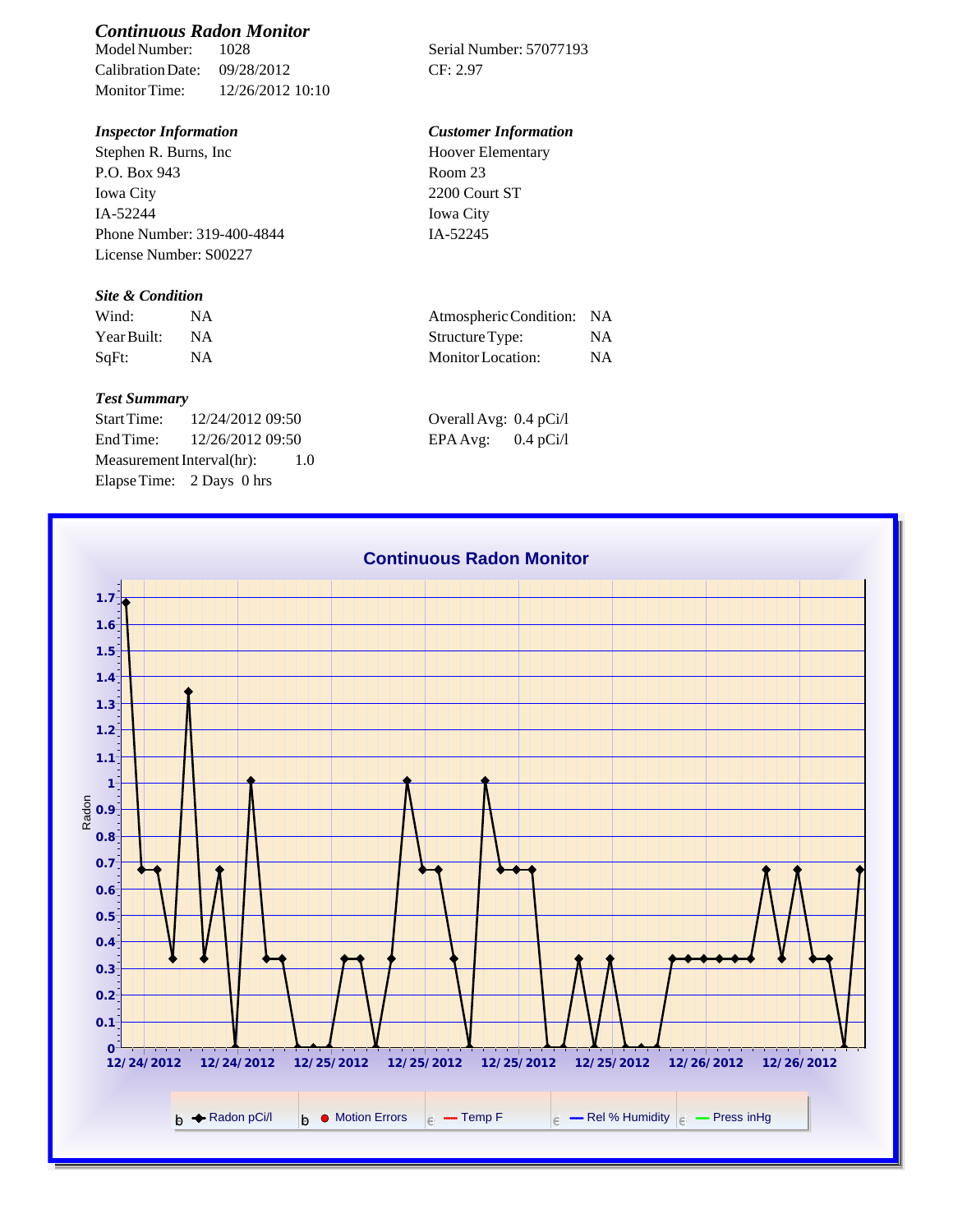| ******* | *******<br>12/24/2012 |              |
|---------|-----------------------|--------------|
| Time    | Counts                | <b>Flags</b> |
|         | pCi/l                 |              |
| 10:50   | 1.7                   |              |
| 11:50   | 0.7                   |              |
| 12:50   | 0.7                   |              |
| 13:50   | 0.3                   |              |
| 14:50   | 1.3                   |              |
| 15:50   | 0.3                   |              |
| 16:50   | 0.7                   |              |
| 17:50   | 0.0                   |              |
| 18:50   | 1.0                   |              |
| 19:50   | 0.3                   |              |
| 20:50   | 0.3                   |              |
| 21:50   | 0.0                   |              |
| 22:50   | 0.0                   |              |
| 23:50   | 0.0                   |              |

| ******* | 12/25/2012 ******* |              |
|---------|--------------------|--------------|
| Time    | <b>Counts</b>      | <b>Flags</b> |
|         | pCi/l              |              |
| 00:50   | 0.3                |              |
| 01:50   | 0.3                |              |
| 02:50   | 0.0                |              |
| 03:50   | 0.3                |              |
| 04:50   | 1.0                |              |
| 05:50   | 0.7                |              |
| 06:50   | 0.7                |              |
| 07:50   | 0.3                |              |
| 08:50   | 0.0                |              |
| 09:50   | 1.0                |              |
| 10:50   | 0.7                |              |
| 11:50   | 0.7                |              |
| 12:50   | 0.7                |              |
| 13:50   | 0.0                |              |
| 14:50   | 0.0                |              |
| 15:50   | 0.3                |              |
| 16:50   | 0.0                |              |
| 17:50   | 0.3                |              |
| 18:50   | 0.0                |              |
| 19:50   | 0.0                |              |
| 20:50   | 0.0                |              |
| 21:50   | 0.3                |              |
| 22:50   | 0.3                |              |
| 23:50   | 0.3                |              |

| ******* 12/26/2012 ******* |        |              |  |
|----------------------------|--------|--------------|--|
| Time                       | Counts | <b>Flags</b> |  |
|                            | pCi/l  |              |  |
| 00:50                      | 0.3    |              |  |